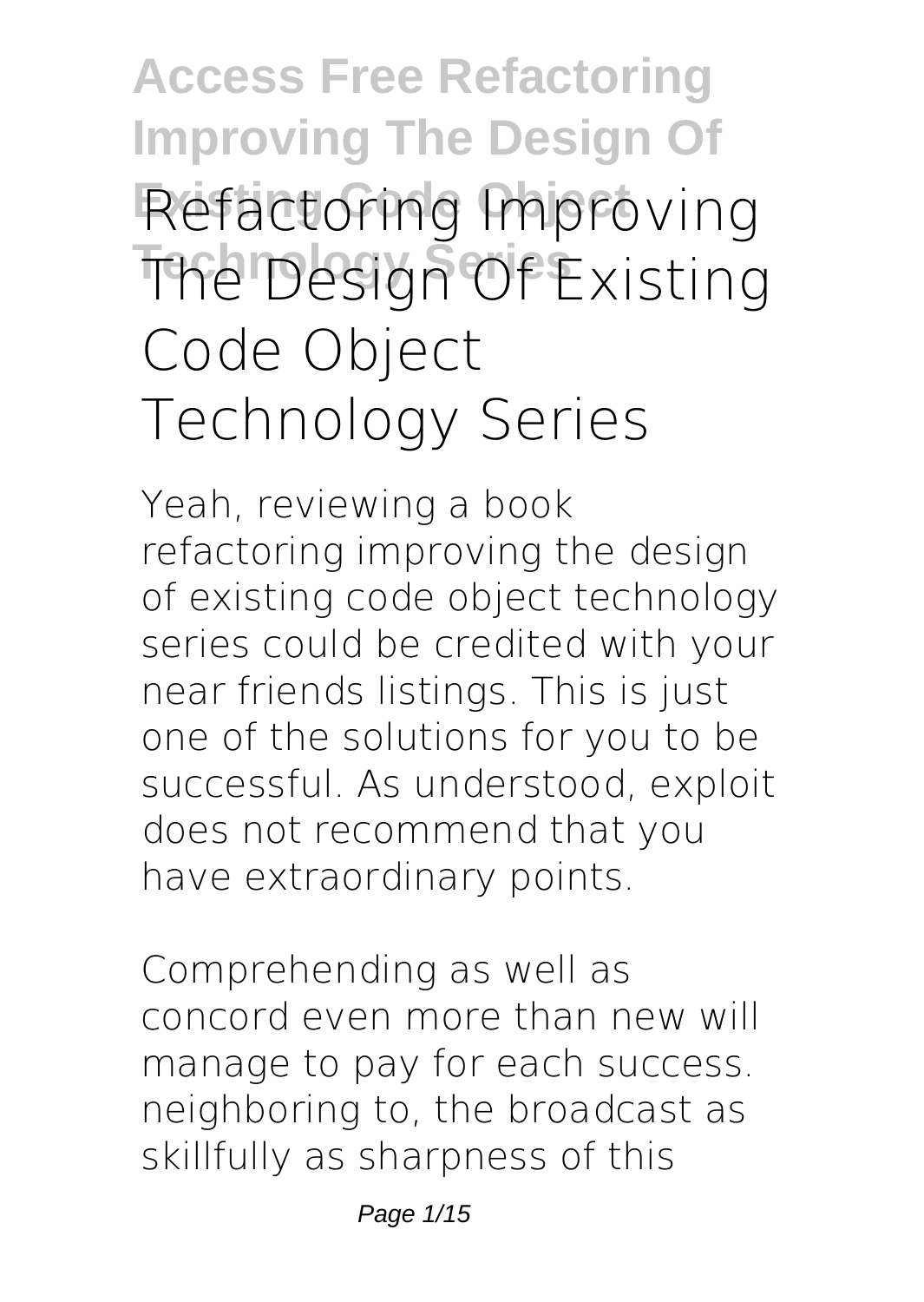refactoring improving the design of existing code object technology<br>Carios san be taken as sanably as series can be taken as capably as picked to act.

*Refactoring Book(Martin Fowler) Review Refactoring: Second Edition – A Conversation with Martin Fowler Refactoring Improving the Design of Existing Code* Refactoring Improving the Design of Existing Code **Code Refactoring Reviews Refactoring: Improving the Design of Existing Code (Addison-Wesley S...** Martin Fowler - Software Design in the 21st Century HH DevTernity 2019: Bartłomiej Słota – Live Refactoring Towards Solid Code *Refactoring COBOL TOP 5 Books Every C# Developer Should READ Code Refactoring: Learn Code* Page 2/15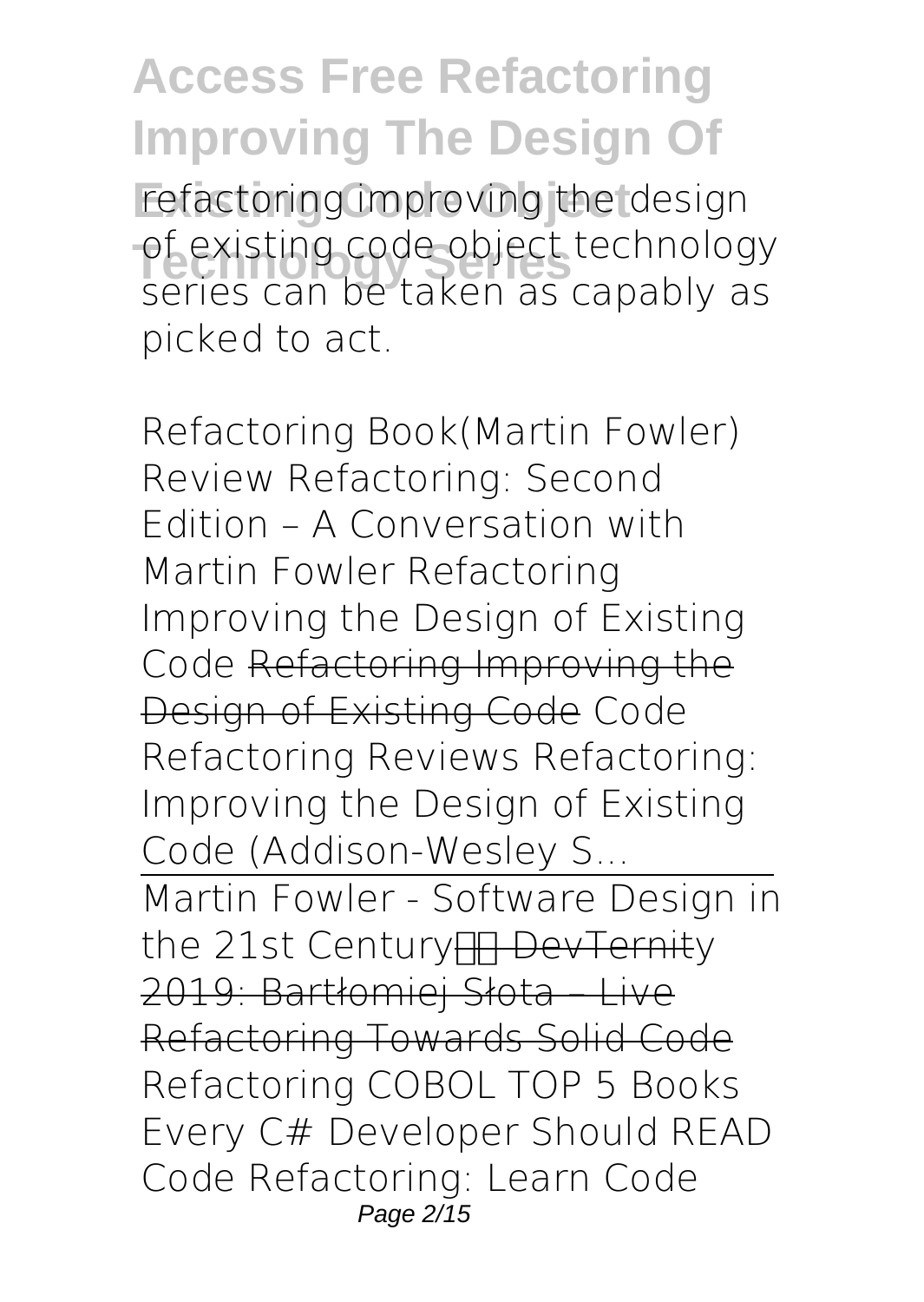**Existing Code Object** *Smells And Level Up Your Game!* **Technology Series** *Refactoring \u0026 Design Techniques for the Test Driven Development by Roy Osherove* Ken Butler | improfe.stream Refactoring emotions*Martin Fowler – Microservices* **Refactoring Legacy Code STEP BY STEP (Part 2) Refactoring Legacy Code: STEP BY STEP (Part 1)** *Making Architecture Matter - Martin Fowler Keynote* Martin Fowler – Continuous Delivery Martin Fowler – What Does Tech Excellence Look Like? | TW Live Australia 2016 FOLLOW AROUND AN INTERIOR DESIGNER / DECORATOR | LEARN MY PROCESS OF INTERIOR DESIGN | VLOG 08 Refactor Conditional To Polymorphism Refactoring Java*Extract Class* Page 3/15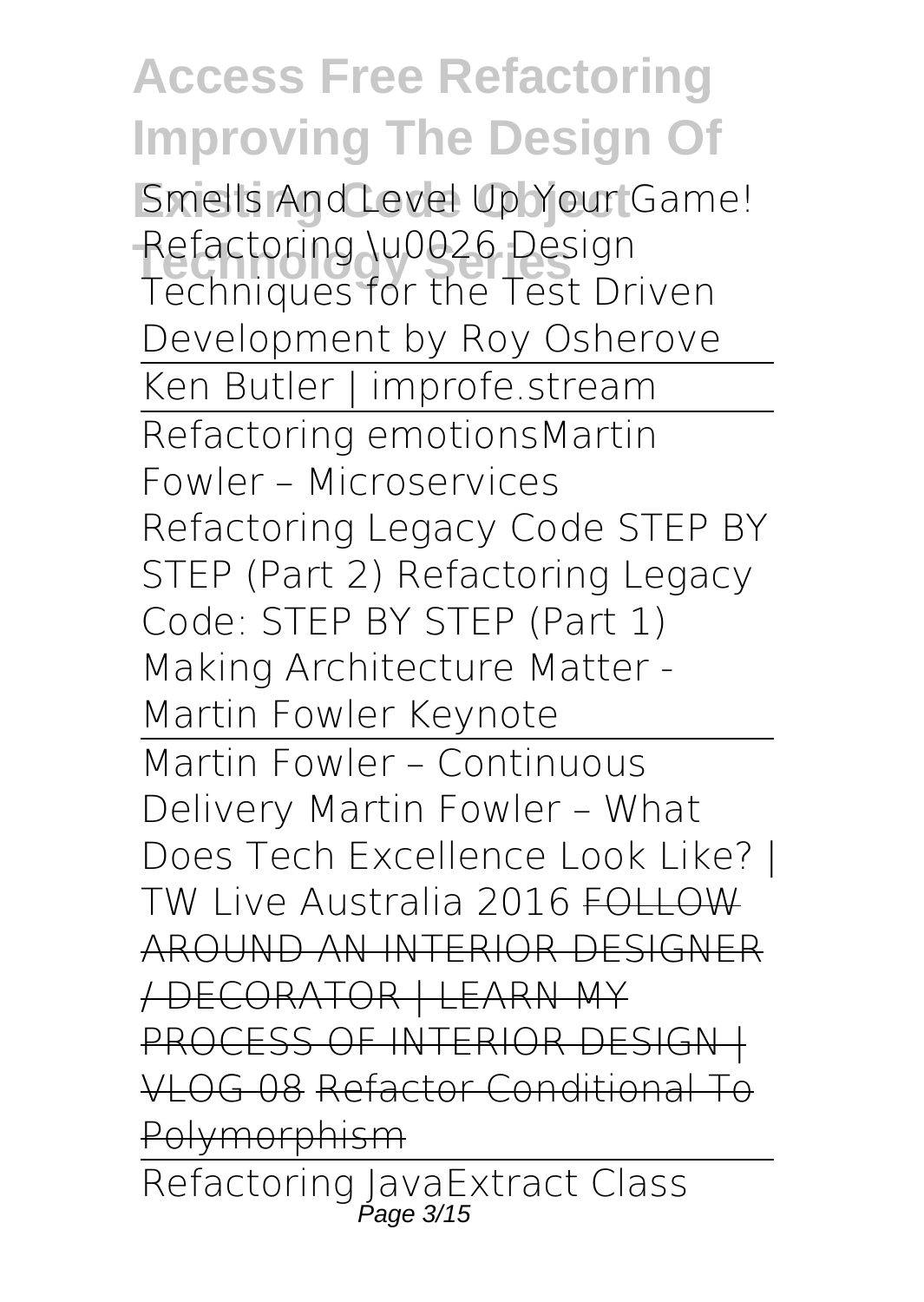**Existing Code Object** *Refactoring in Swift Refactoring* **Technology Series** *C# 601 - Refactoring Design Smell #2 – Long Method* Refactoring: I Wrote this Code? (ft. Nick Capito) *Developer Skill Sprint: Refactoring Legacy Code to Design Patterns - Daniele Teti Refactoring to the Open-Closed Principle: The Essence of Emergent Design* Refactoring Improving The Design Of Refactoring is about improving the design of existing code. It is the process of changing a software system in such a way that it does not alter the external behavior of the code, yet improves its internal structure. With refactoring you can even take a bad design and rework it into a good one.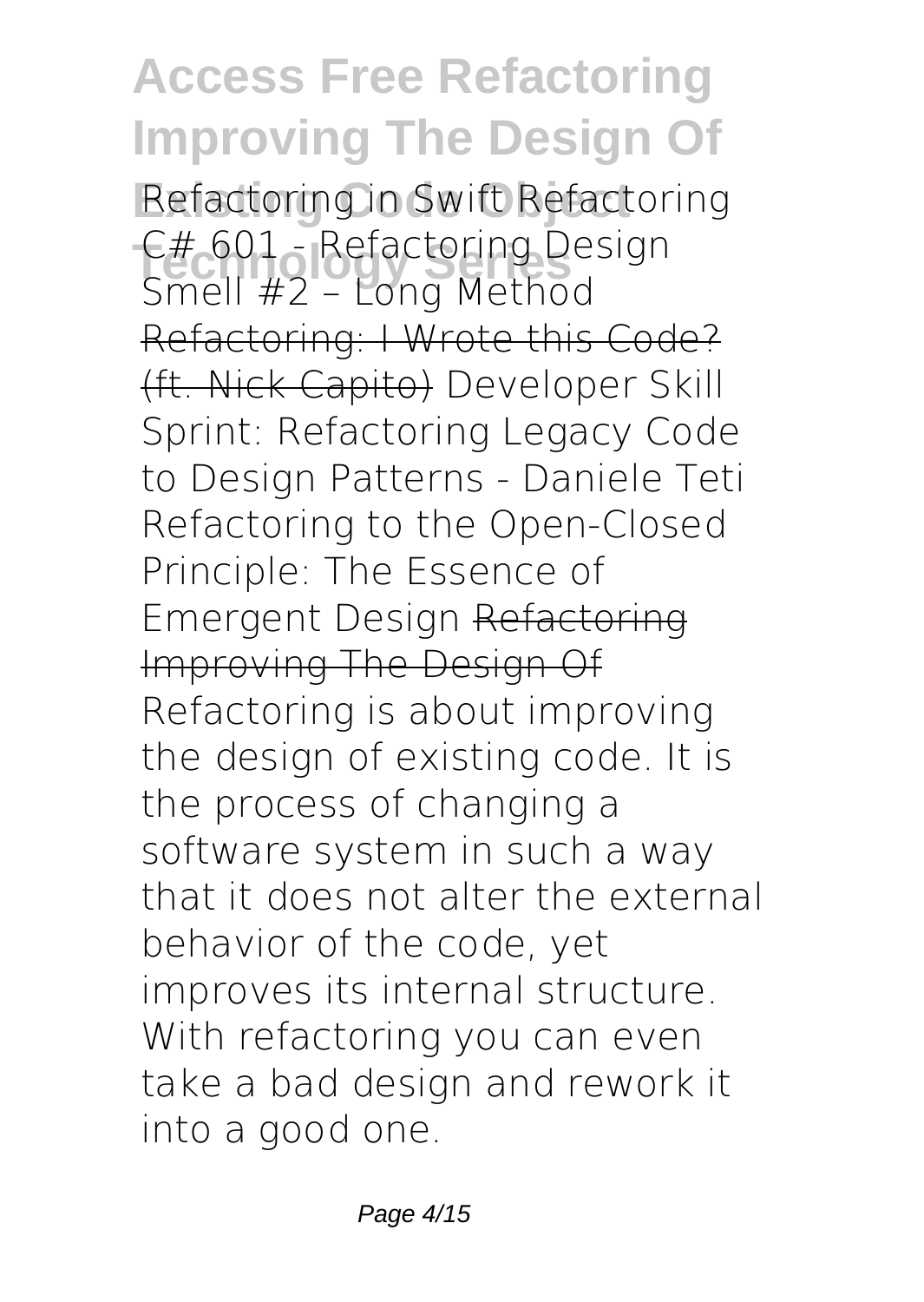Refactoring: Improving the Design of Existing Code: Martin ...<br>Fer mere than twenty year For more than twenty years, experienced programmers worldwide have relied on Martin Fowler's Refactoring to improve the design of existing code and to enhance software maintainability, as well as to make existing code easier to understand.

Refactoring: Improving the Design of Existing Code (2nd ...

Understand the process and general principles of refactoring Quickly apply useful refactorings to make a program easier to comprehend and change Recognize "bad smells" in code that signal opportunities to refactor Explore the refactorings, each with explanations, Page 5/15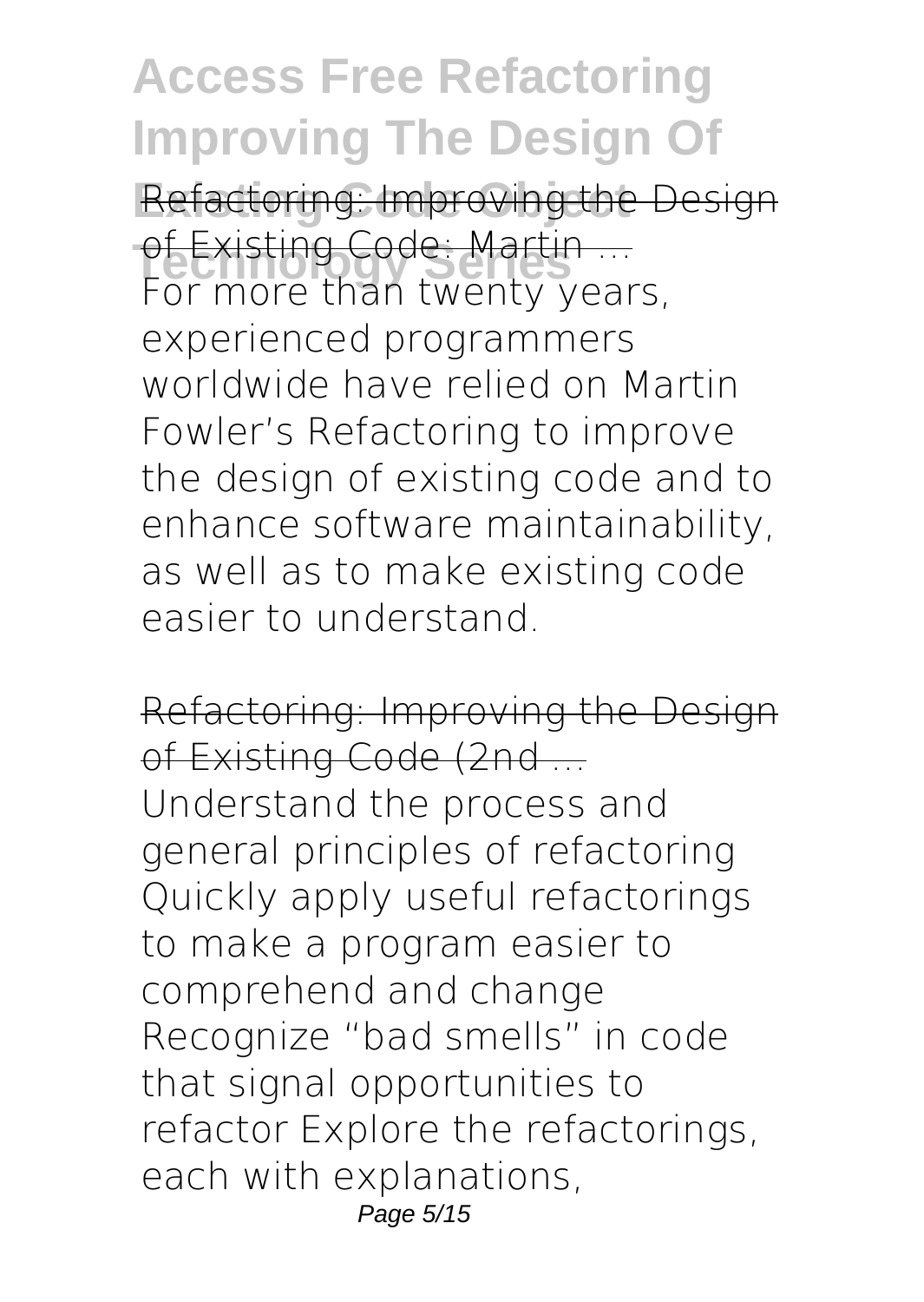## **Access Free Refactoring Improving The Design Of** motivation, mechanics, and **Fimple ...**<br> **Simple ...**<br> **Simple ...**<br> **Simple ...**<br> **Simple ...**<br> **Simple ...**<br> **Simple ...**<br> **Simple ...**

Refactoring: Improving the Design of Existing Code | 2nd ... Refactoring: Improving the Design of Existing Code shows how refactoring can make objectoriented code simpler and easier to maintain. Today refactoring requires considerable design know-how, but once tools become available, all programmers should be able to improve their code using refactoring techniques.

Refactoring: Improving the Design of Existing Code by ... In Refactoring: Improving the Design of Existing Code, renowned object technology mentor Martin Fowler breaks new Page 6/15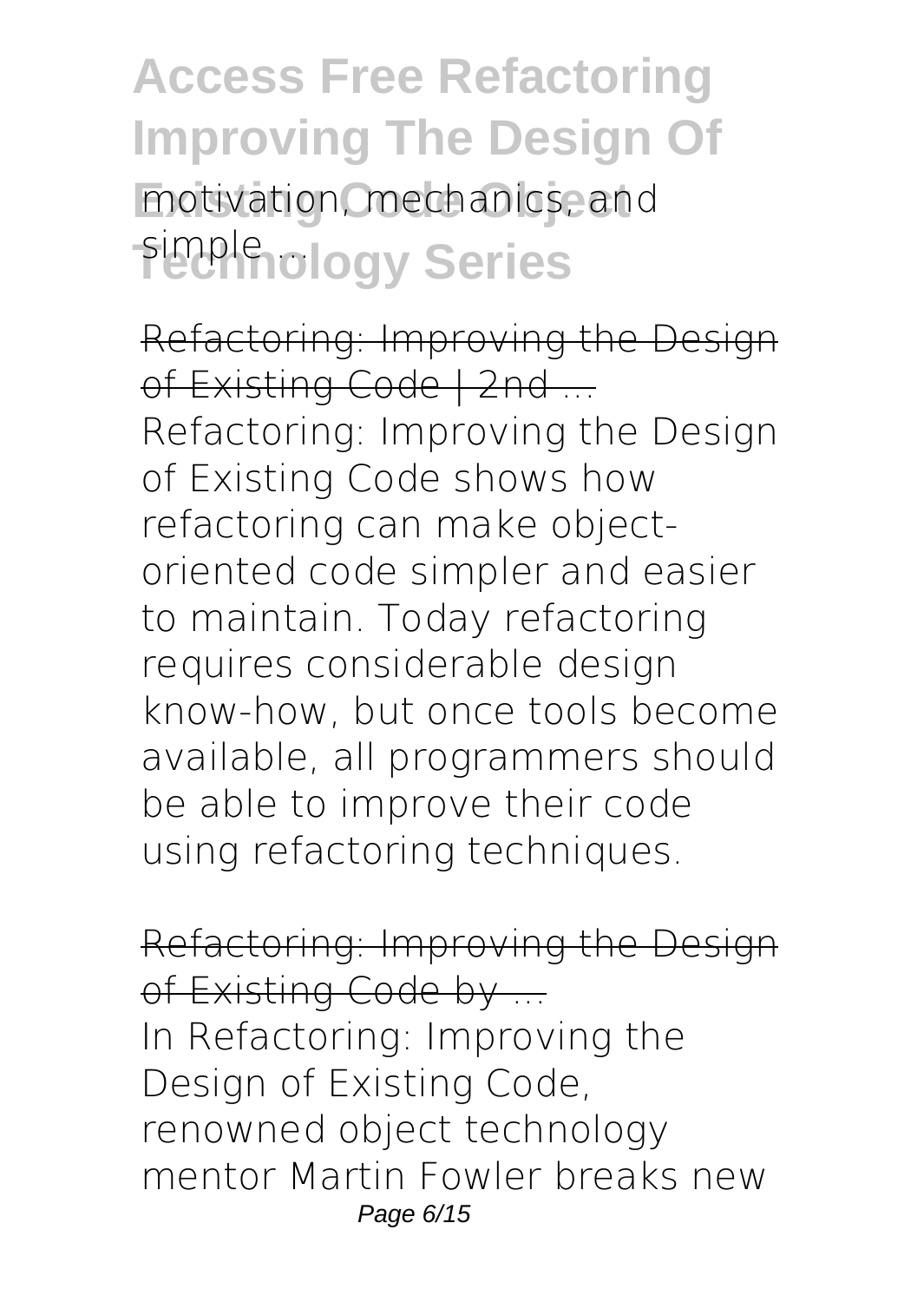ground, demystifying these master practices and<br>demonstrating how sets demonstrating how software...

Refactoring: Improving the De of Existing Code ...

"Refactoring: Improving the Design of Existing Code" is focused on OO programming (lots of Java examples) and Agile practices. It is setup as a catalog of refactoring techniques. Each page dedicated to a refactoring is clearly marked, s Refactoring is the process of rewriting software, without changing the way it functions, in order to improve its readability, testability or maintanability.

Refactoring: Improving the Design of Existing Code by ... Page 7/15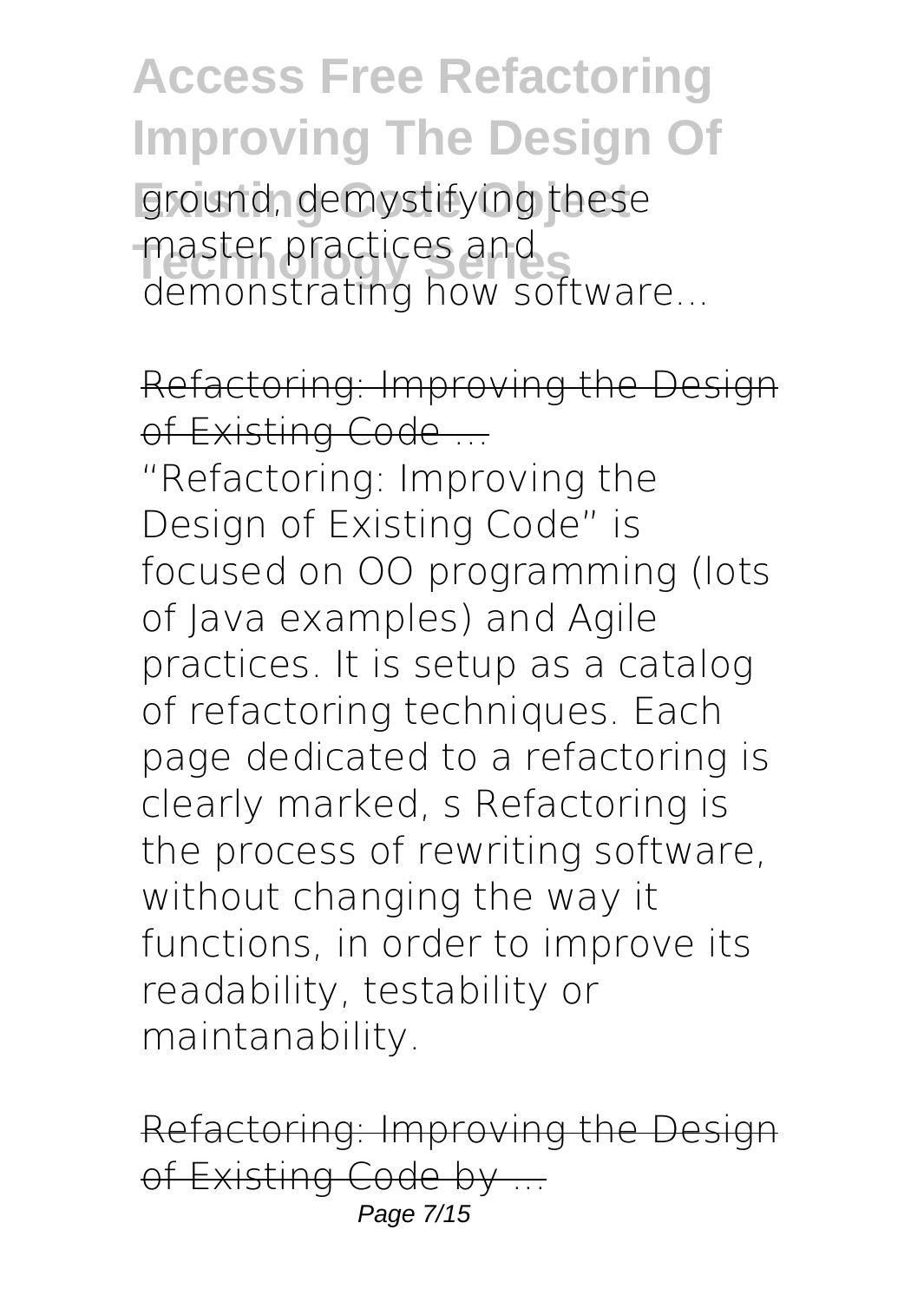Refactoring. A product quality technique whereby the design of a product is improved by enhancing its maintainability and other desired attributes without altering its expected behavior. Retrospective. A regularly occurring workshop in which participants explore their work and results in order to improve both process and product. Rolling Wave Planning.

Refactoring A product quality technique whereby the design ... Refactoring is a controlled technique for improving the design of an existing code base. Its essence is applying a series of small behavior-preserving transformations, each of which "too small to be worth doing". Page 8/15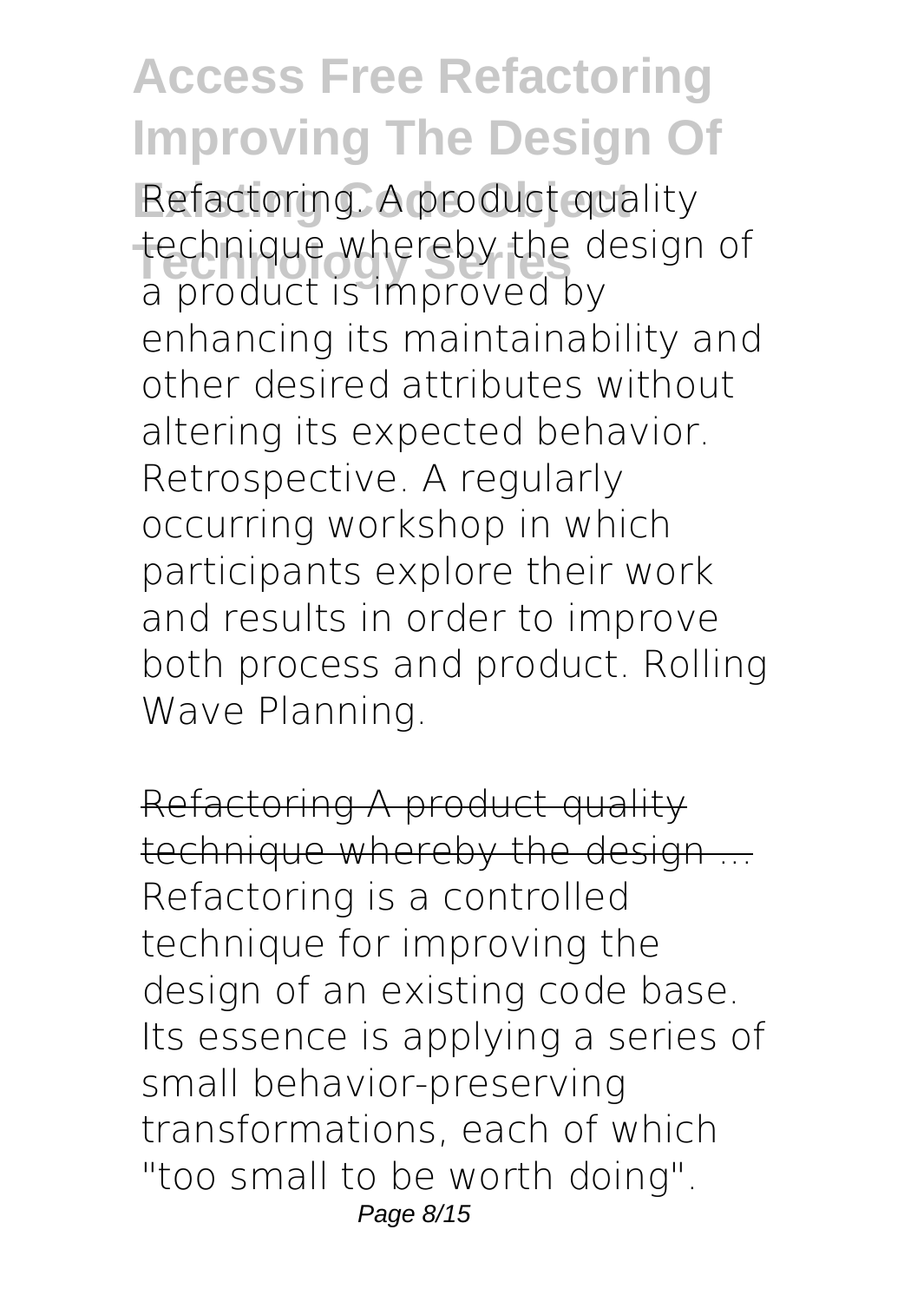However the cumulative effect of each of these transformations is quite significant.

Refactoring - Martin Fowler In computer programming and software design, code refactoring is the process of restructuring existing computer code—changing the factoring—without changing its external behavior. Refactoring is intended to improve the design, structure, and/or implementation of the software, while preserving its functionality. Potential advantages of refactoring may include improved code readability and reduced complexity; these can improve the source code's maintainability and create a simpler, cleaner ... Page 9/15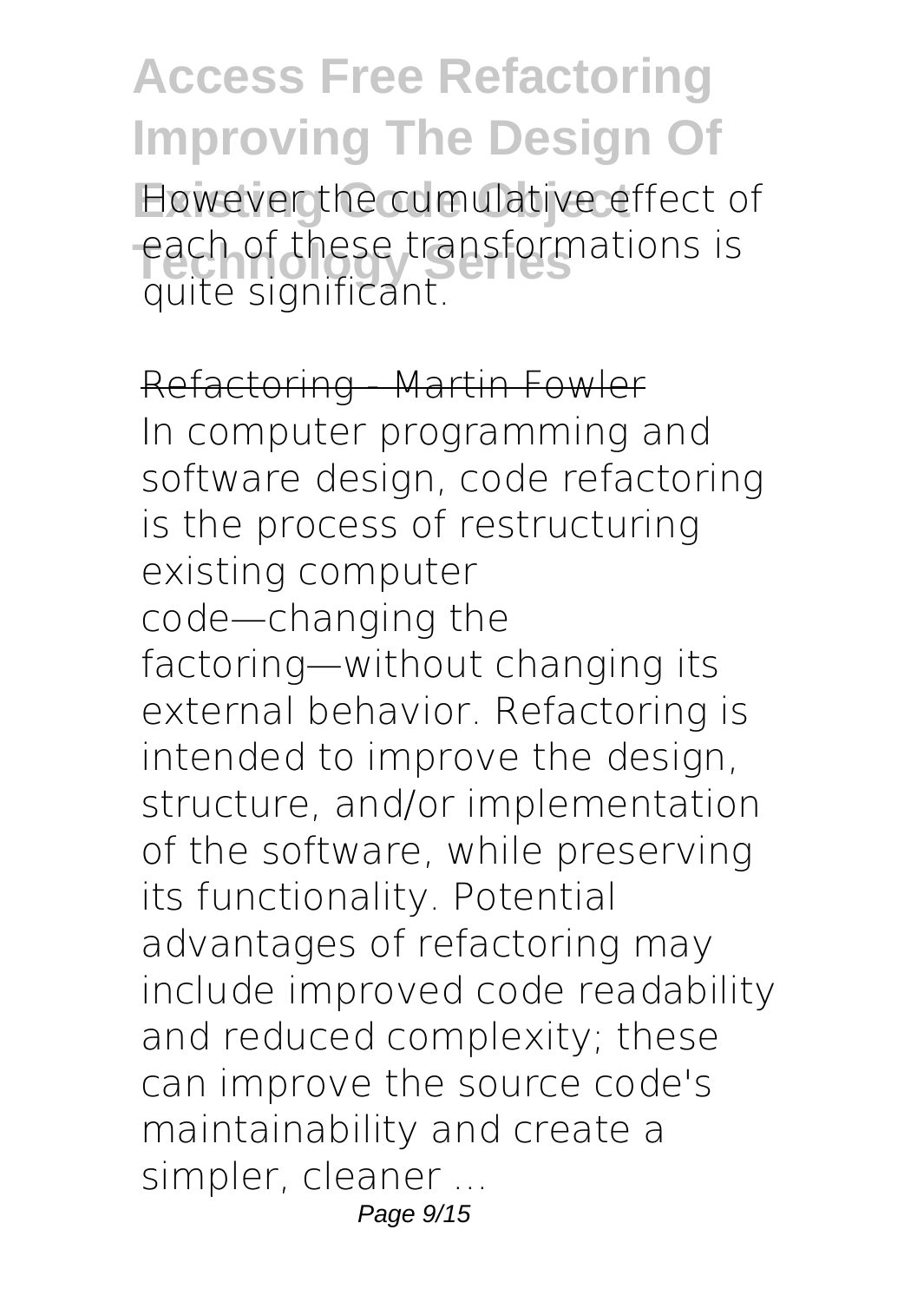**Access Free Refactoring Improving The Design Of Existing Code Object Technology Series** Code refactoring - Wikipedia Refactoring is a disciplined technique for restructuring an existing body of code, altering its internal structure without changing its external behavior. Its heart is a series of small behavior preserving transformations.

#### Refactoring

In other words, refactoring, though done on source code, has the objective of improving the design that the code implements. Therefore, the basic principles of design guide the refactoring process. Consequently, a refactoring generally results in one or more of the following: 1. Reduced coupling 2. Increased cohesion 3.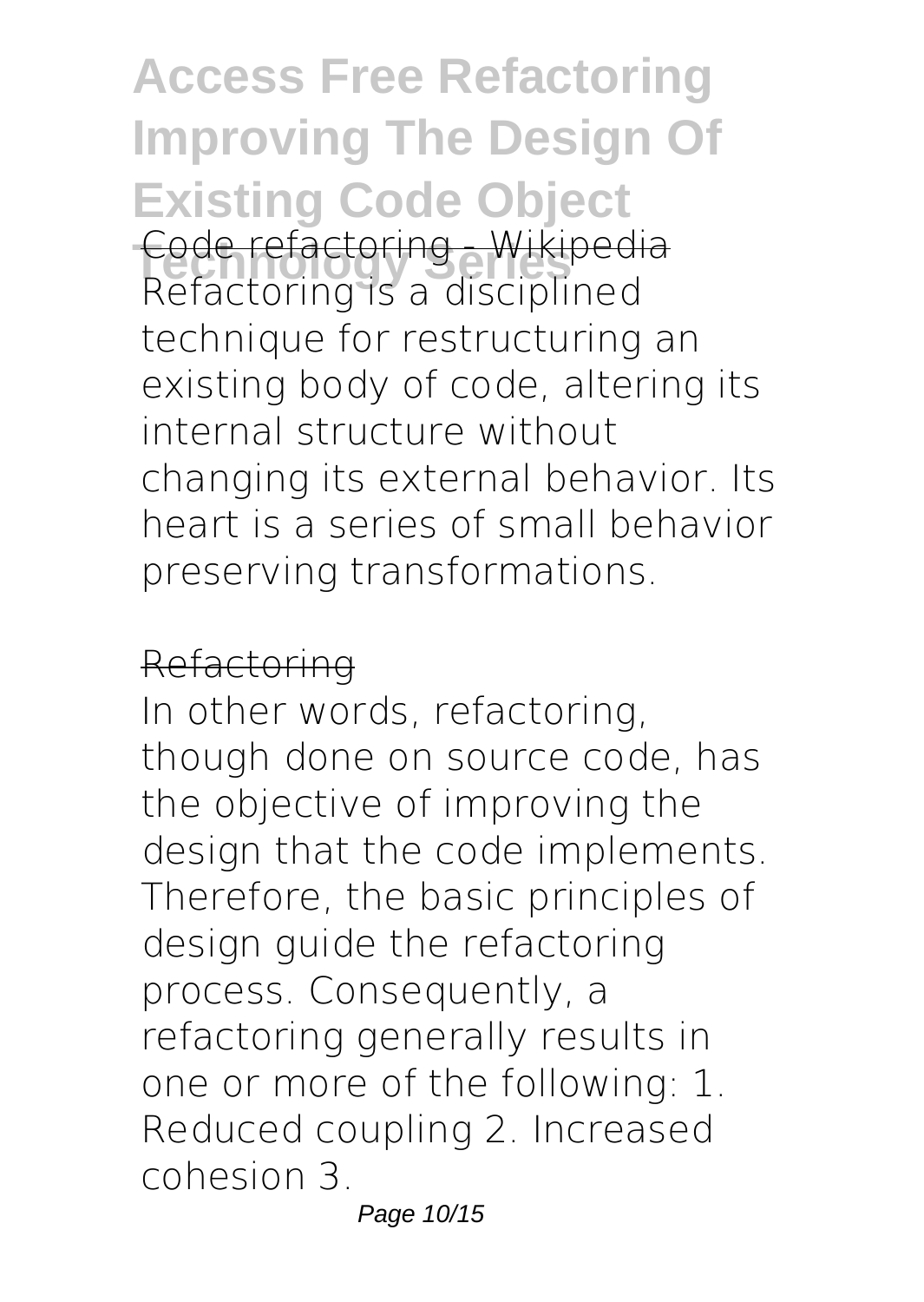**Access Free Refactoring Improving The Design Of Existing Code Object 3 REFACTORING 417 becomes** more complex time consuming  $and$ 

Refactoring Improving the Design of Existing Code Martin Fowler With contributions by Kent Beck, John Brant, William Opdyke, and Don Roberts ADDISON–WESLEY An imprint of Addison Wesley Longman, Inc. Reading, Massachusetts [] Harlow, England • Menlo Park, California Berkeley, California  $\P$  Don Mills, Ontario  $\P$ Sydney

#### Refactoring: Improving the Des of Existing Code

Refactoring is the process of changing a software system in such a way that it does not alter the external behavior of the code Page 11/15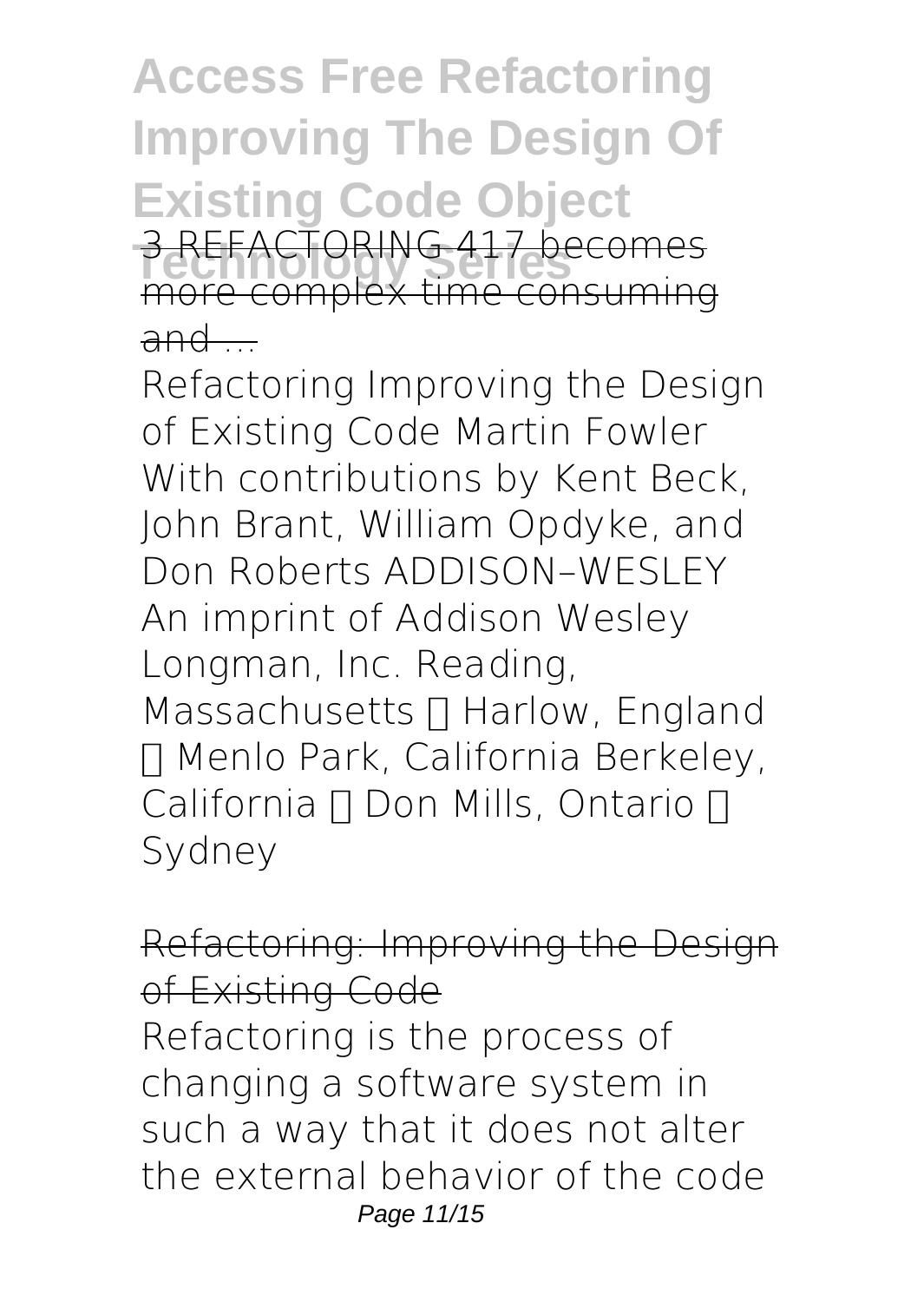yet improves its internal t structure. It is a disciplined way to clean up code that minimizes the chances of introducing bugs. In essence when you refactor you are improving the design of the code after it has been written.

Refactoring: Improving the Design of Existing Code | InformIT In Refactoring: Improving the Design of Existing Software, renowned object technology mentor Martin Fowler breaks new ground, demystifying these master practices and demonstrating how software practitioners can realize the significant benefits of this new process.

Refactoring (June 28, 1999 Page 12/15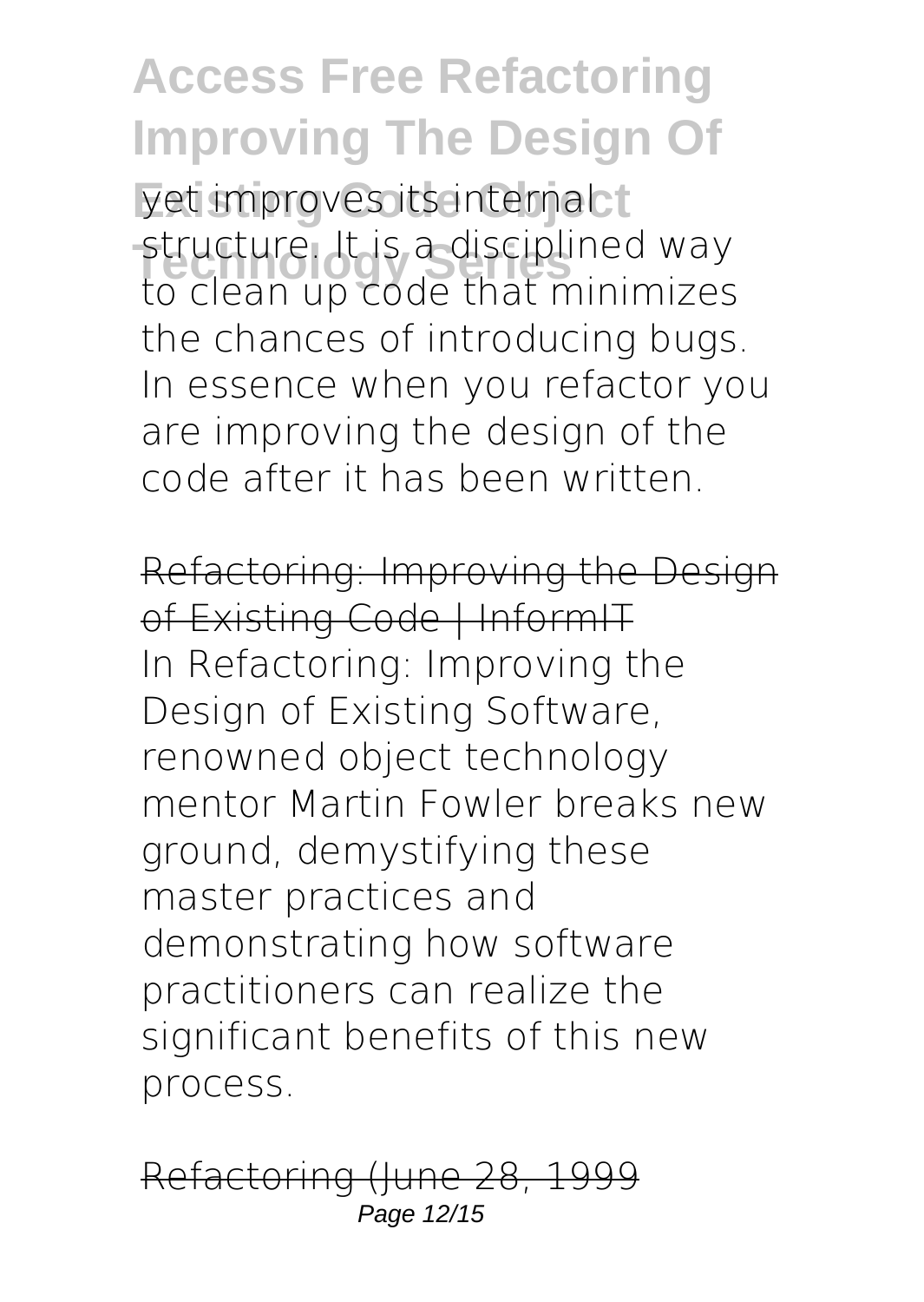**Access Free Refactoring Improving The Design Of Edition) | Open Libraryect —M. Fowler (1999)For more than** twenty years, experienced programmers worldwide have relied on Martin Fowler's Refactoringto improve the design of existing code and to enhance software...

Refactoring: Improving the Design of Existing Code ... —M. Fowler (1999) For more than twenty years, experienced programmers worldwide have relied on Martin Fowler's Refactoring to improve the design of existing code and to enhance software maintainability, as well as to make existing code easier to understand.

Refactoring: Improving the Page 13/15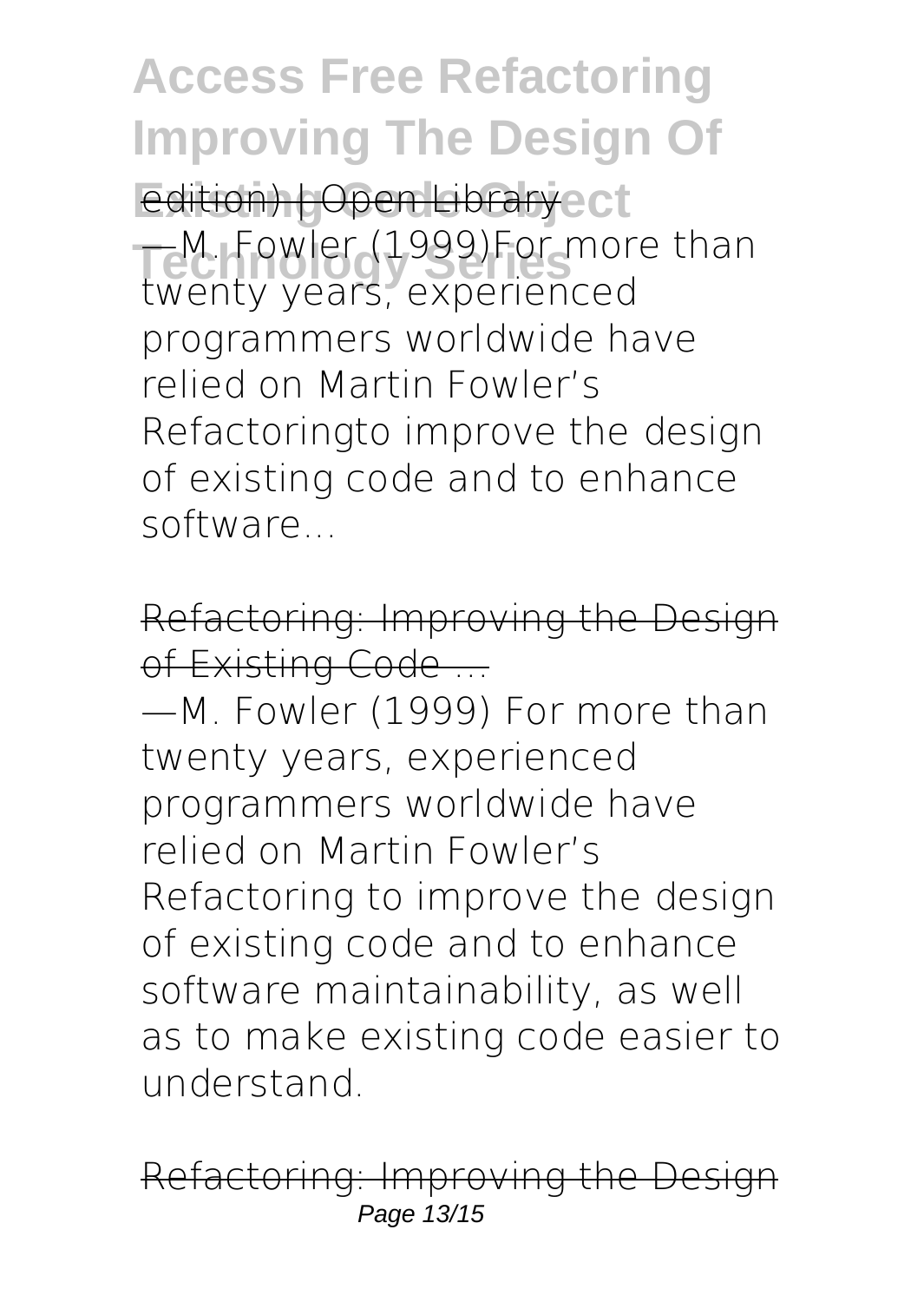**Access Free Refactoring Improving The Design Of** of Existing Code, 2/e ... ect In Refactoring: Improving the Design of Existing Code, renowned object technology mentor Martin Fowler breaks new ground, demystifying these master practices and demonstrating how software...

Refactoring: Improving the Design of Existing Code - Paul ... For more than twenty years, experienced programmers worldwide have relied on Martin Fowler's Refactoring to improve the design of existing code and to enhance software maintainability, as well as to make existing code easier to understand.